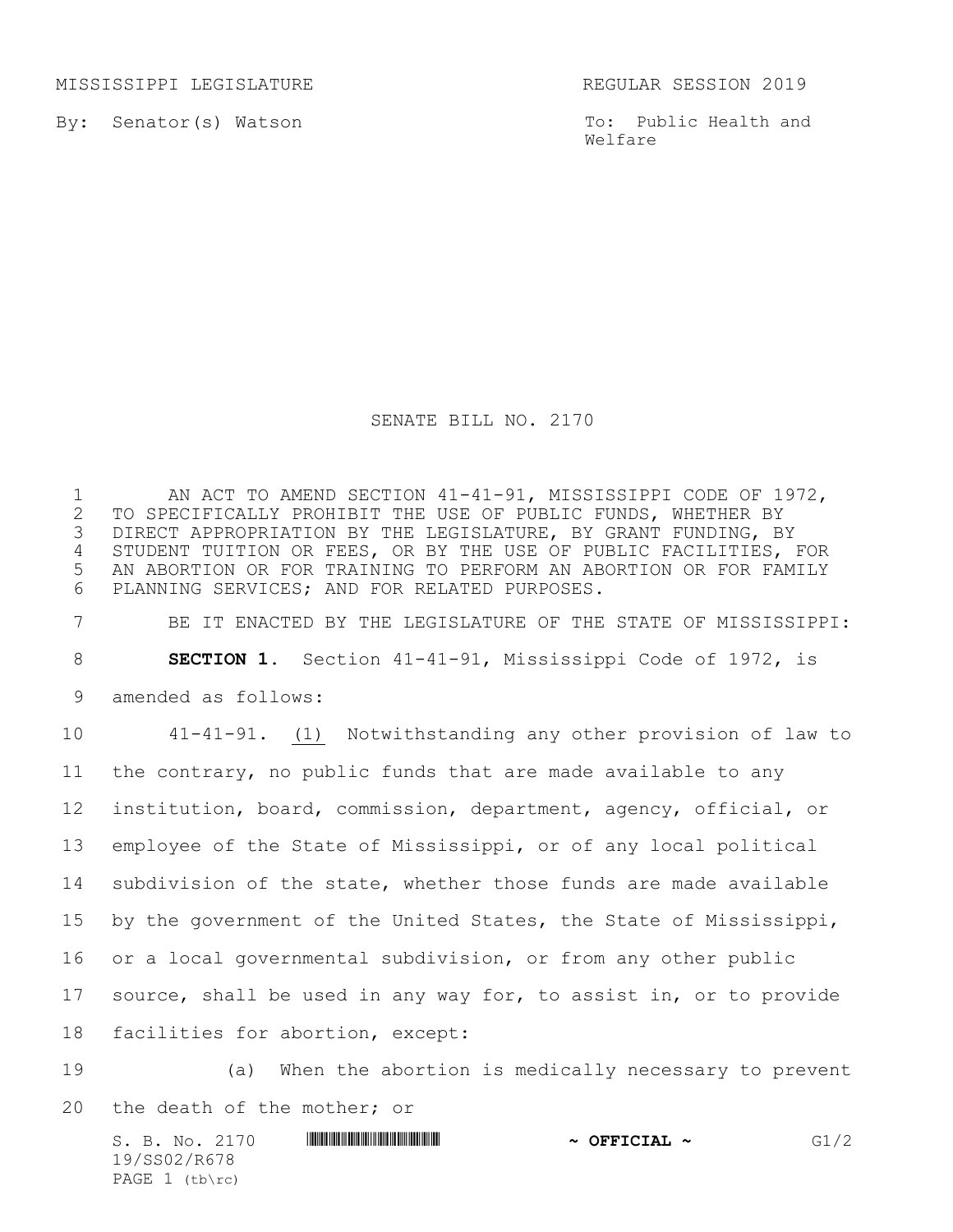(b) When the abortion is being sought to terminate a pregnancy resulting from an alleged act of rape or incest; or (c) When there is a fetal malformation that is incompatible with the baby being born alive. (2) (a) **Title.** This subsection (2) may be known and cited as the "Defunding the Abortion Industry Act." (b) **Legislative findings and purposes.** (i) The Legislature of the State of Mississippi finds that: 1. The State of Mississippi voluntarily participates in several federal programs that provide funds for family planning services. Among these programs are Title X of the Public Health Service Act which provides project grants to public and private agencies for family planning services and Title XX of the Social Security Act which provides block grants to the states for social services, including family planning. 2. Title X specifies that funds may not be used to finance abortions or abortion-related activity. Specifically, Title X provides that "none of the funds appropriated...shall be used in programs where abortion is a method of family planning" (42 USC Section 300a-6). 3. Title XX funds may not be used for the provision of medical care. Moreover, any Title XX funds used to match Title X funds may not be used to finance abortions or abortion-related activity.

| S. B. No. 2170   | $\sim$ OFFICIAL $\sim$ |
|------------------|------------------------|
| 19/SS02/R678     |                        |
| PAGE $2$ (tb\rc) |                        |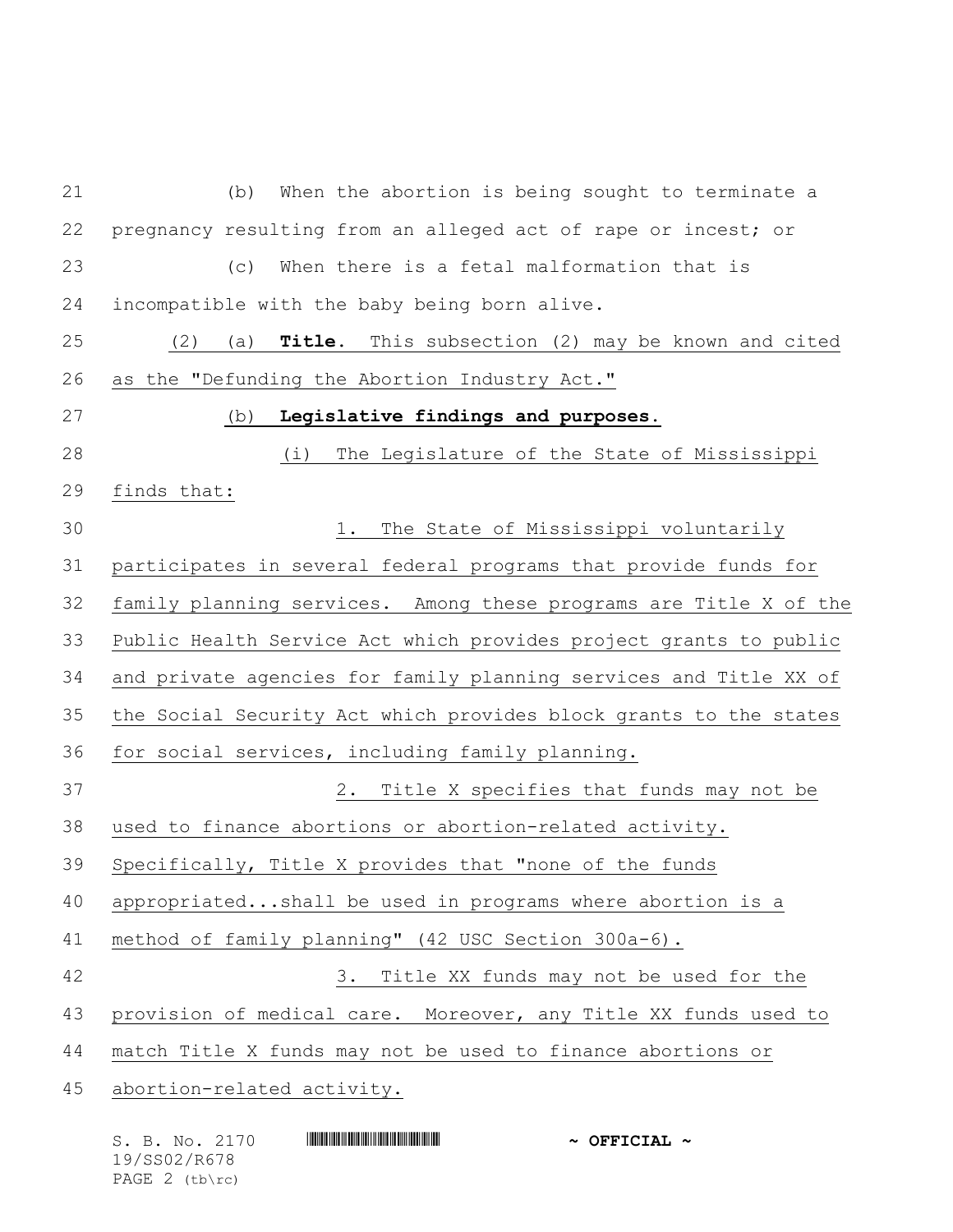| 46 | In addition to federal family planning<br>4.                      |
|----|-------------------------------------------------------------------|
| 47 | funds, the State of Mississippi does not provide state-originated |
| 48 | funds for family planning.                                        |
| 49 | 5. Section 41-41-91 prohibits the use of                          |
| 50 | public funds for abortions performed in cases not involving       |
| 51 | threats to the life of the mother.                                |
| 52 | 6. Left unrestricted or unregulated, federal                      |
| 53 | and any state funds for family planning services can, in some     |
| 54 | cases, effectively and indirectly subsidize contractors,          |
| 55 | individuals, organizations, or entities performing or inducing    |
| 56 | abortions, referring for abortions, or counseling in favor of     |
| 57 | abortions through shared administrative costs, overhead, employee |
| 58 | salaries, rent, utilities, and various other expenses.            |
| 59 | 7. When the federal or a state government                         |
| 60 | appropriates public funds to establish a program, it is entitled  |
| 61 | to define the limits of that program. Rust v. Sullivan, 500 U.S.  |
| 62 | 173, 194 (1991).                                                  |
| 63 | 8.<br>The decision not to fund abortion places                    |
| 64 | no governmental obstacle in the path of a woman who chooses to    |
| 65 | terminate her pregnancy. Rust v. Sullivan, 500 U.S. 173, 201      |
| 66 | $(1991)$ .                                                        |
| 67 | The government may rationally distinguish<br>9.                   |
| 68 | between abortion and other medical procedures because "no other   |
| 69 | procedure involves the purposeful termination of a potential      |
| 70 | life." Harris v. McRae, 448 U.S. 297, 325 (1980).                 |
|    | S. B. No. 2170<br>$\sim$ OFFICIAL $\sim$                          |

19/SS02/R678 PAGE 3 (tb\rc)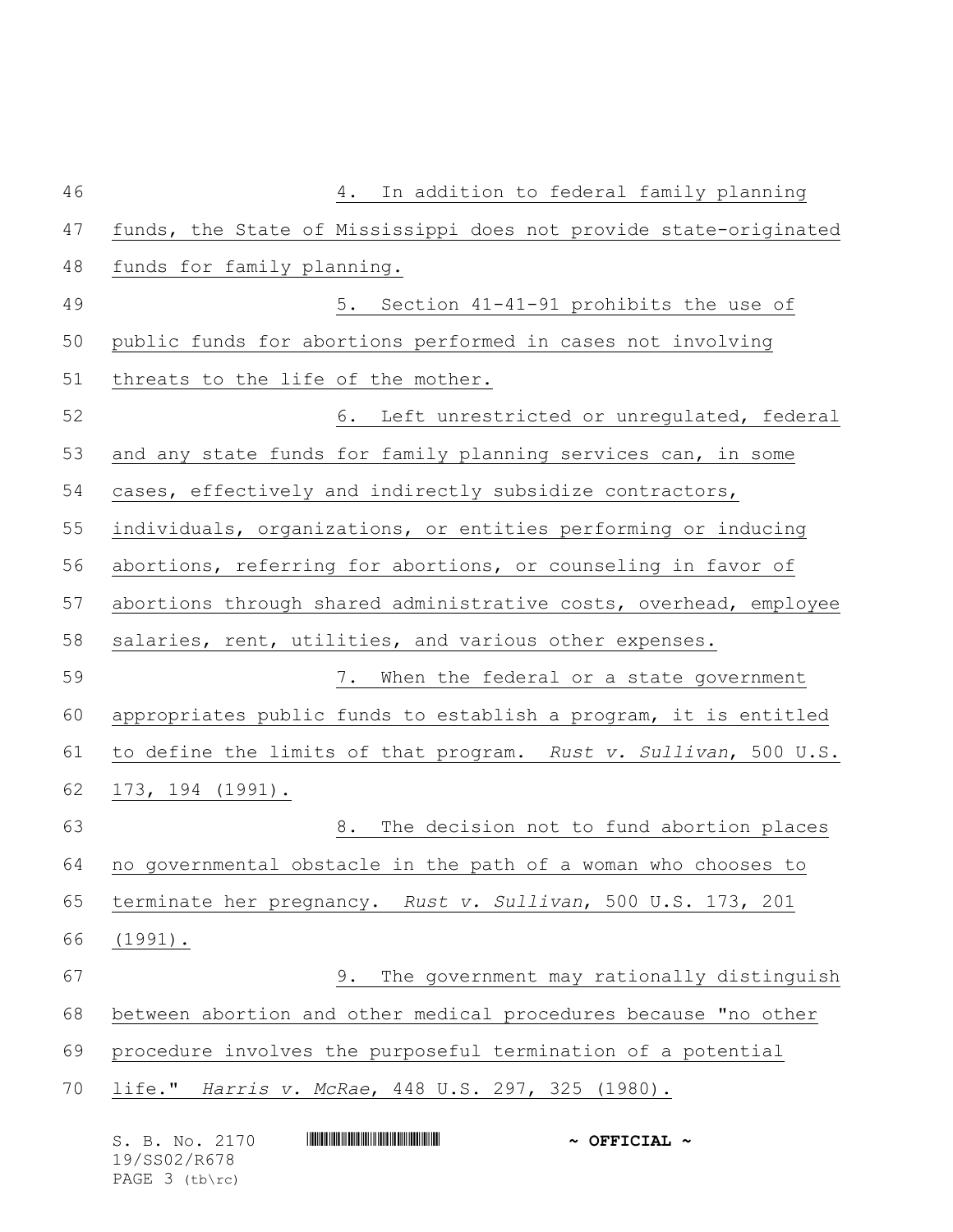| 71 | It is permissible for the State of<br>10.                          |
|----|--------------------------------------------------------------------|
| 72 | Mississippi to engage in unequal subsidization of abortion and     |
| 73 | other medical services to encourage alternative activity deemed in |
| 74 | the public interest. Rust v. Sullivan, 500 U.S. 173, 201 (1991).   |
| 75 | 11. Requiring abortion-related activity to be                      |
| 76 | completely separate from other activities that receive federal     |
| 77 | and/or state funding in no way denies any right to engage in       |
| 78 | abortion-related activities. Rust v. Sullivan, 500 U.S. 173, 198   |
| 79 | $(1991)$ .                                                         |
| 80 | 12.<br>Women are best served by family planning                    |
| 81 | providers who can address their comprehensive health care needs.   |
| 82 | Some family planning providers are not equipped to address these   |
| 83 | needs. For example, Planned Parenthood's internal surveys show     |
| 84 | that approximately seventy percent (70%) of women who visit their  |
| 85 | clinics do not follow-up with referrals to other medical           |
| 86 | facilities to have important health needs addressed.               |
| 87 | (ii) Based on the findings in subparagraph (i) of                  |
| 88 | this paragraph, the purposes of this subsection (2) are to:        |
| 89 | 1. Advance the state's policy that normal                          |
| 90 | childbirth is in the best interests of the well-being and common   |
| 91 | good of Mississippi's citizens and should be given preference,     |
| 92 | encouragement and support by law and state action;                 |
| 93 | Ensure that public funds are not used to<br>2.                     |
| 94 | subsidize abortions directly or indirectly;                        |
|    |                                                                    |

| S. B. No. 2170 |  | $\sim$ OFFICIAL $\sim$ |
|----------------|--|------------------------|
| 19/SS02/R678   |  |                        |
| PAGE 4 (tb\rc) |  |                        |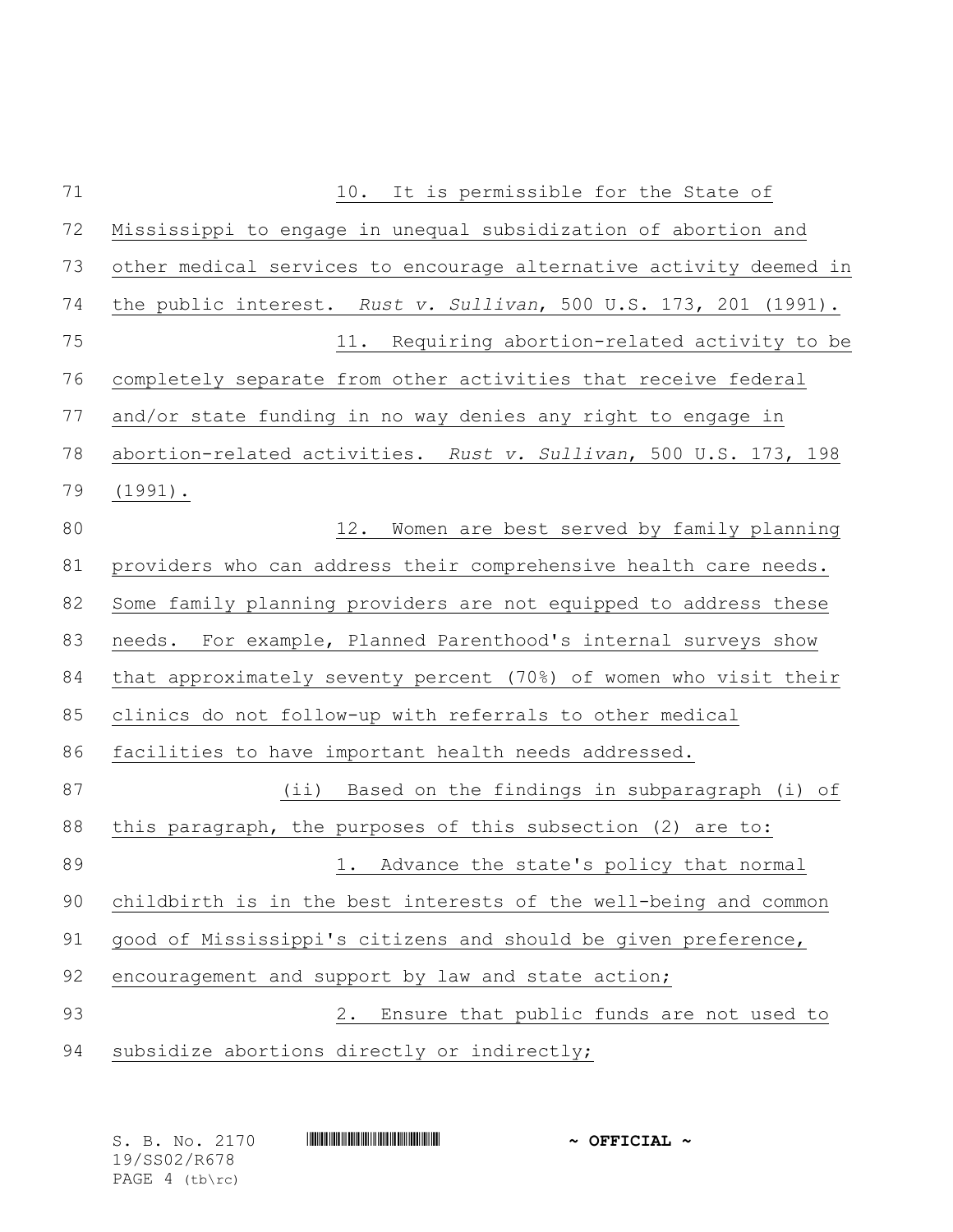| 95  | Ensure that no federal family planning<br>3.                      |
|-----|-------------------------------------------------------------------|
| 96  | funds appropriated or dispersed by the state are used to pay the  |
| 97  | direct or indirect costs (including, but not limited to,          |
| 98  | administrative costs or expenses, overhead, employee salaries,    |
| 99  | rent, and telephone and other utilities) of abortion procedures,  |
| 100 | abortion referrals, or abortion counseling provided by family     |
| 101 | planning contractors;                                             |
| 102 | Ensure recipients of federal family<br>4.                         |
| 103 | planning funds that, as permitted by current law, affiliate with  |
| 104 | an independent, unsubsidized entity that performs or provides     |
| 105 | abortions, abortion referrals, or abortion counseling, do not use |
| 106 | public funds to subsidize, either directly or indirectly, the     |
| 107 | provision of abortions, abortion counseling, or abortion          |
| 108 | referrals; and                                                    |
| 109 | 5.<br>Guarantee that no state family planning                     |
| 110 | funds shall be appropriated or dispersed to individuals,          |
| 111 | organizations, entities, or affiliates of individuals,            |
| 112 | organizations, or entities that perform, induce, refer for, or    |
|     |                                                                   |
| 113 | counsel on behalf of elective abortions.                          |
| 114 | Definitions. As used in this subsection (2) only:<br>(C)          |
| 115 | "Abortion" means the act of using or<br>(i)                       |
| 116 | prescribing any instrument, medicine, drug, or any other          |
| 117 | substance, device, or means with the intent to terminate the      |
| 118 | clinically diagnosable pregnancy of a woman with the knowledge    |
| 119 | that the termination by those means will with reasonable          |

| S. B. No. 2170   | $\sim$ OFFICIAL $\sim$ |
|------------------|------------------------|
| 19/SS02/R678     |                        |
| PAGE $5$ (tb\rc) |                        |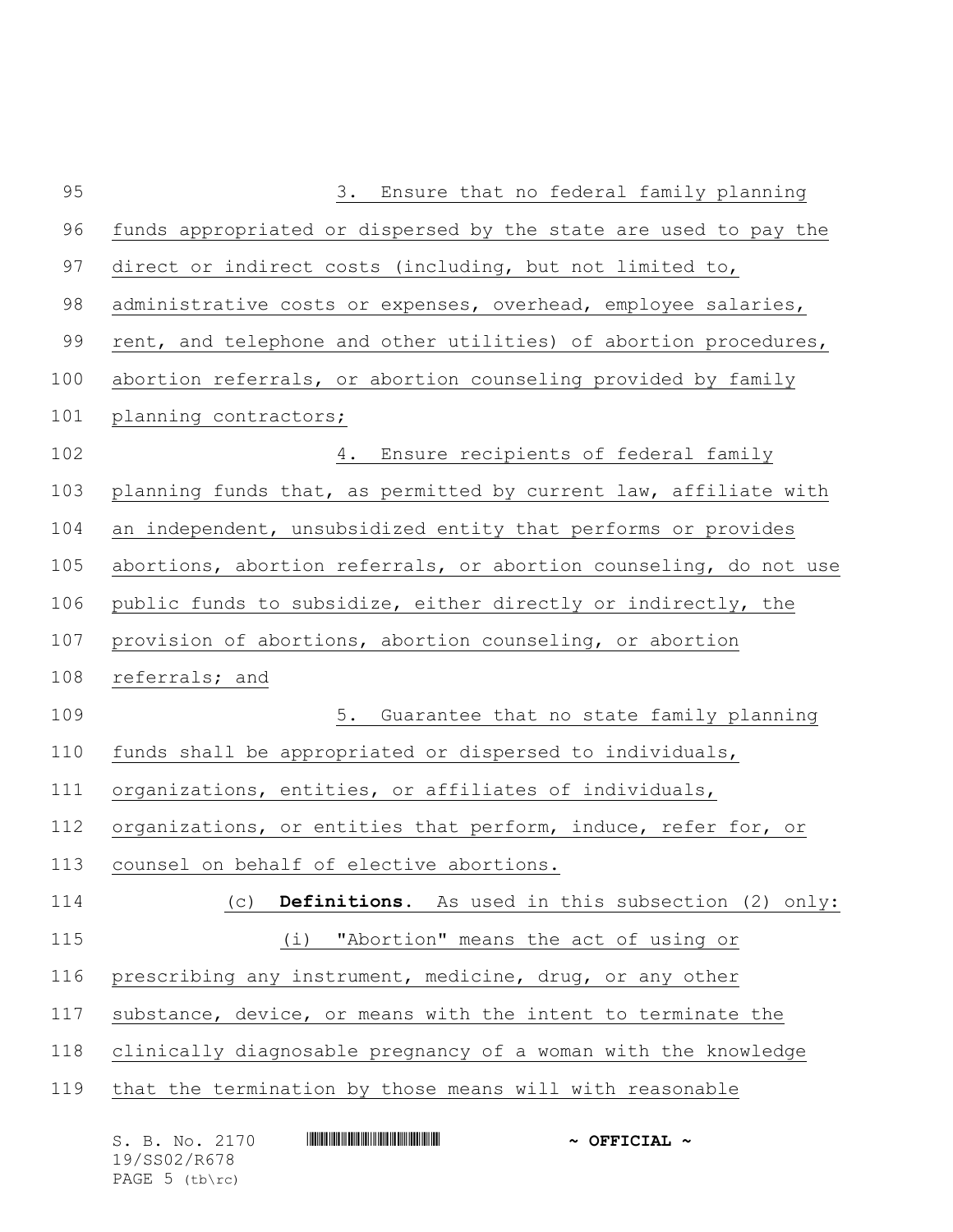S. B. No. 2170 \*SS02/R678\* **~ OFFICIAL ~** likelihood cause the death of the unborn child. Such use, prescription or means is not an abortion if done with the intent to: 1. Save the life or preserve the health of the unborn child; 2. Remove a dead unborn child caused by spontaneous abortion; or 127 3. Remove an ectopic pregnancy. (ii) "Affiliate" means an organization that owns 129 or controls or is owned or controlled, in whole or in part, by the 130 other; related by shareholdings or other means of control; or a subsidiary, parent, or sibling corporation. (iii) "Facility" or "medical facility" means any public or private hospital, clinic, center, medical school, medical training institution, health care facility, physician's office, infirmary, dispensary, ambulatory surgical treatment center, or other institution or location wherein medical care is provided to any person. (iv) "Family planning contractor" and "contractor" mean an individual, organization, or entity that enters into a contract or agreement with the Mississippi Department of Health or other responsible department or agency to receive funds for and to provide family planning services. (v) "Family planning services" means a range of acceptable methods to prevent, delay, space, or otherwise time

19/SS02/R678 PAGE 6 (tb\rc)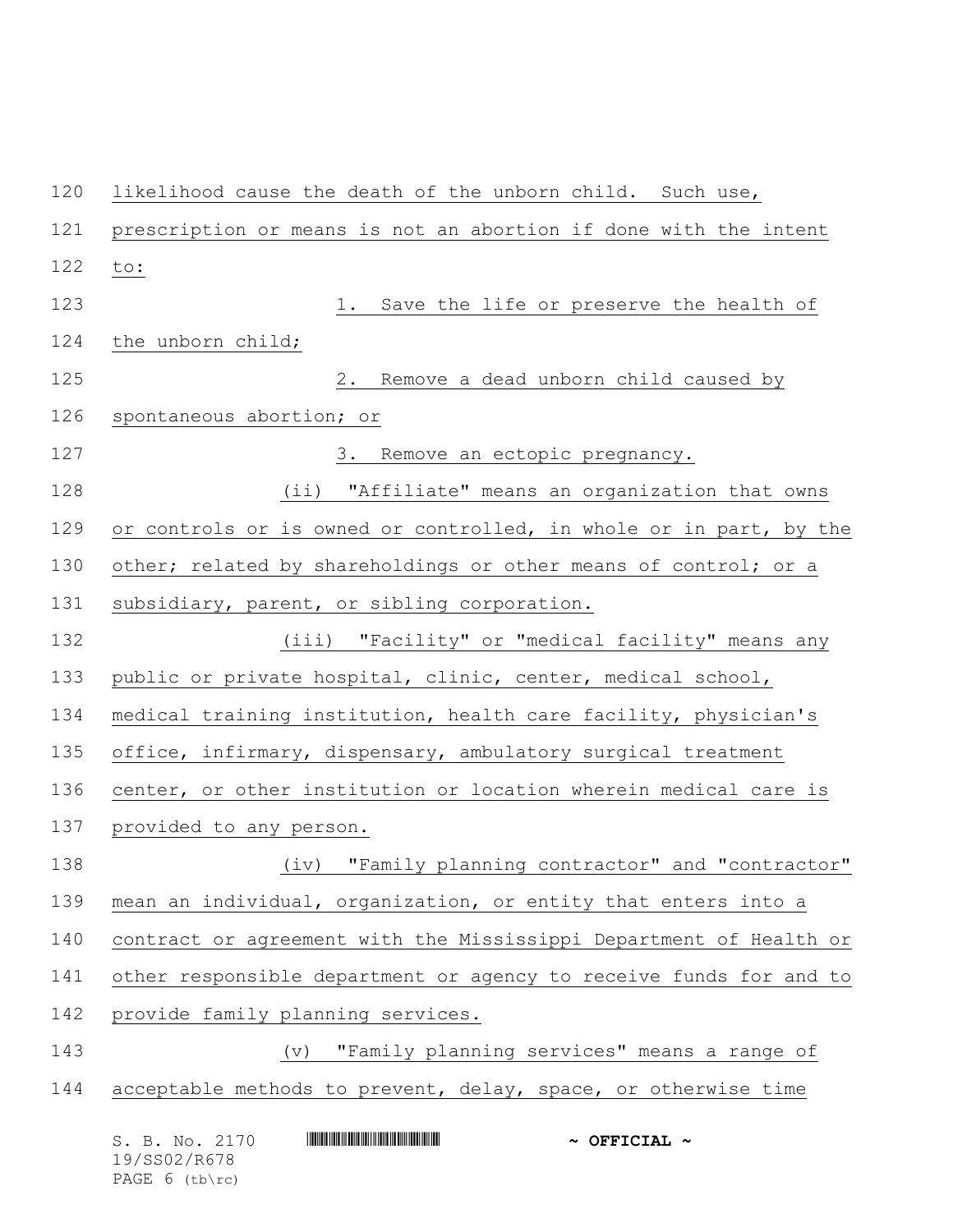pregnancy, including, but not limited to, natural family planning methods and infertility services. Family planning services do not include abortion, abortion referrals, or counseling in favor of abortion.

 (vi) "Federal family planning funds" means any federal money appropriated or dispersed by any state official, branch, department or agency, in whole or in part, for family planning services, including, but not limited to, funds under Title X and Title XX or other federal money accepted by the state, in whole or in part, for family planning services. (vii) "Human cloning" means human asexual reproduction accomplished by 1. introducing the genetic material from one or more human somatic or embryonic cells into a fertilized or unfertilized oocyte whose nuclear material has been removed or inactivated before or after introduction, so as to produce an organism at any stage of development with a human or predominantly human genetic constitution; 2. artificially subdividing a human embryo at any time from the two-cell stage onward, such that more than one (1) human organism results; or 3. introducing pluripotent cells from any source into a human embryo, nonhuman embryo, or artificially manufactured human embryo or trophoblast, under conditions where the introduced cells generate all or most of the body tissues of the developing organism. (viii) "Physician" means a doctor of medicine or osteopathy legally authorized to practice medicine and surgery by

| S. B. No. 2170 | $\sim$ OFFICIAL $\sim$ |
|----------------|------------------------|
| 19/SS02/R678   |                        |
| PAGE 7 (tb\rc) |                        |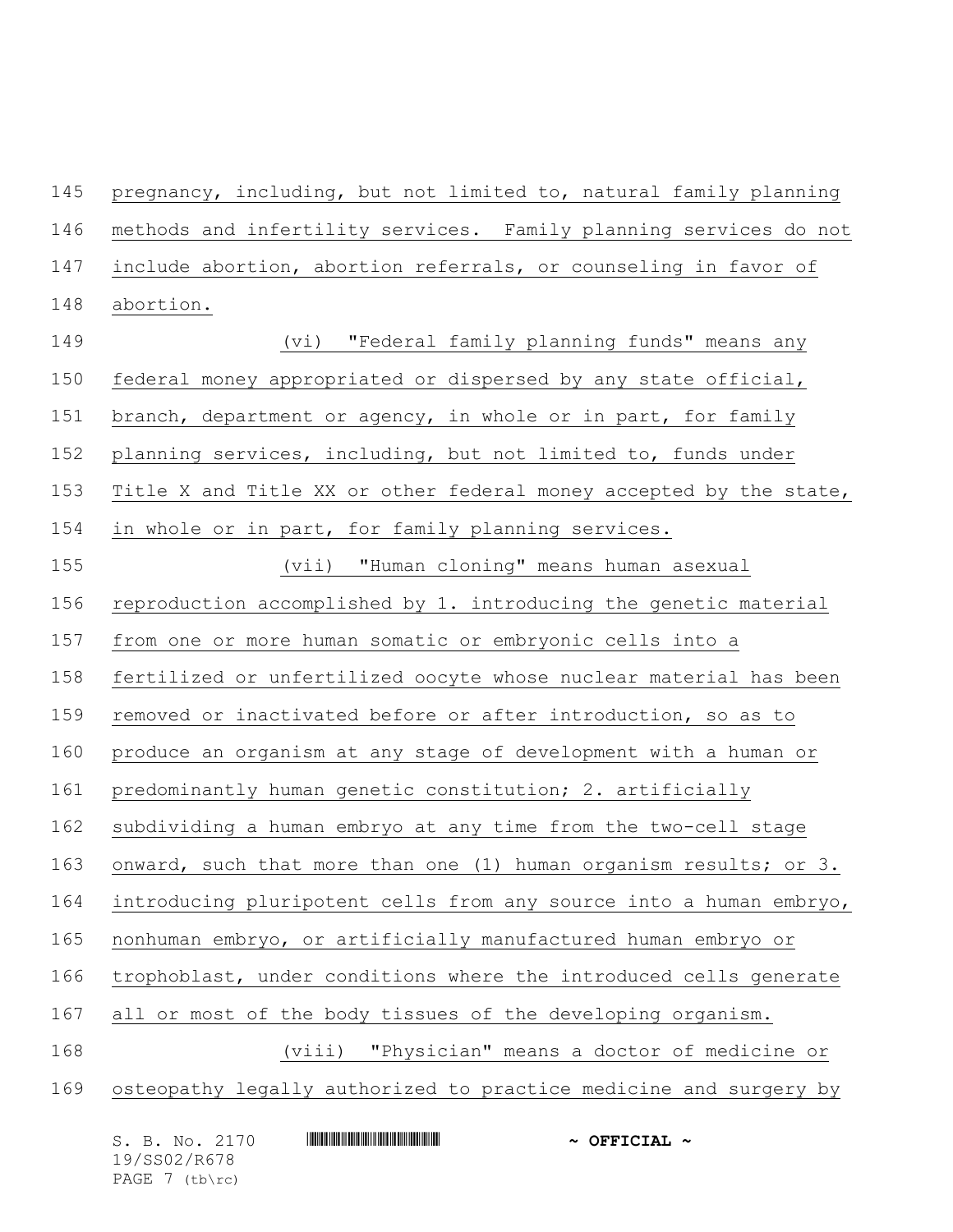| 170 | the state in which the doctor performs such activity or any other  |
|-----|--------------------------------------------------------------------|
| 171 | individual legally authorized by the state to perform abortions.   |
| 172 | (ix) "Prohibited human research" means:                            |
| 173 | 1. Any medical procedures, scientific or                           |
| 174 | laboratory research, or other kinds of investigation that kill or  |
| 175 | injure the human subject, at any stage of development, of such     |
| 176 | research; or                                                       |
| 177 | 2. Any scientific or laboratory research or                        |
| 178 | other kinds of investigation conducted on fetal tissue obtained    |
| 179 | from an abortion, unless the research is done to obtain evidence   |
| 180 | in a rape or incest investigation.                                 |
| 181 | "Prohibited human research" does not include:                      |
| 182 | a. In vitro fertilization and                                      |
| 183 | accompanying embryo transfer to a woman's body;                    |
| 184 | b. Research in the use of nuclear                                  |
| 185 | transfer or other cloning techniques to produce molecules;         |
| 186 | deoxyribonucleic acid; or cells other than human embryos, tissues, |
| 187 | organs, plants, or animals other than humans; or                   |
| 188 | c. Any diagnostic procedure that                                   |
| 189 | benefits the human subject to such tests.                          |
| 190 | "Unborn child" means the offspring of human<br>(x)                 |
| 191 | beings from conception until birth.                                |
| 192 | Comprehensive prohibition on the use of public<br>(d)              |
| 193 | funds.                                                             |
|     |                                                                    |

|  |                | S. B. No. 2170 |  | $\sim$ OFFICIAL $\sim$ |  |
|--|----------------|----------------|--|------------------------|--|
|  | 19/SS02/R678   |                |  |                        |  |
|  | PAGE 8 (tb\rc) |                |  |                        |  |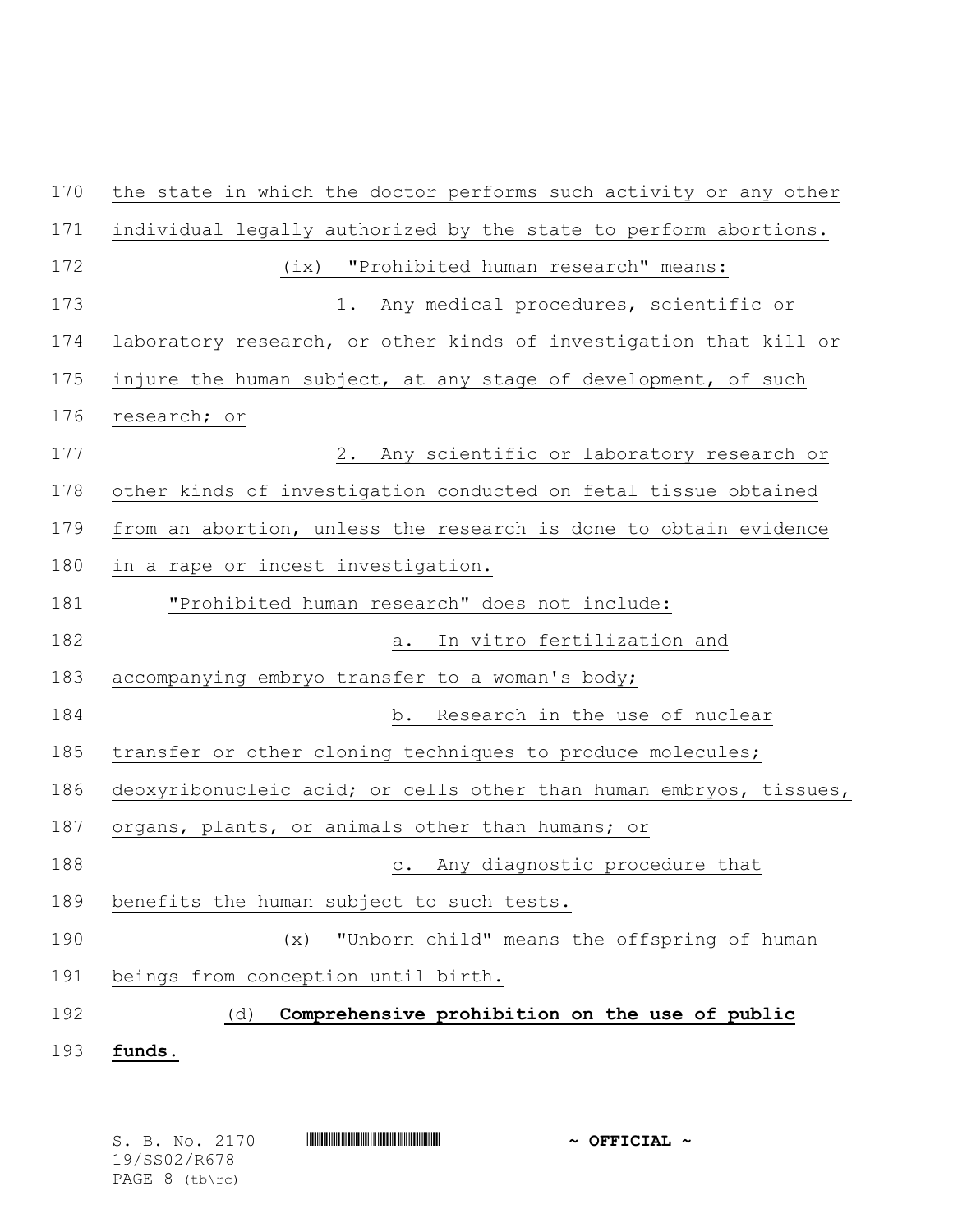| 194 | Notwithstanding any other provision of law to<br>(i)               |
|-----|--------------------------------------------------------------------|
| 195 | the contrary, no public funds made available to any institution,   |
| 196 | board, commission, department, agency, official, or employee of    |
| 197 | the State of Mississippi, or of any local political subdivision    |
| 198 | thereof, whether such funds are made available by the government   |
| 199 | of the United States, the State of Mississippi, or a local         |
| 200 | governmental subdivision or are from any other public source, or   |
| 201 | monies paid by students as part of tuition or fees to a state      |
| 202 | university or a community college shall be used in any way for, to |
| 203 | assist in, or to provide facilities for an abortion or for         |
| 204 | training to perform an abortion.                                   |
| 205 | (ii) It shall be unlawful for any person employed                  |
| 206 | by the state or any agency or political subdivision thereof,       |
| 207 | within the scope of the person's employment, to perform or assist  |
| 208 | in an abortion.                                                    |
| 209 | (iii) No fund or committee authorized by the state                 |
| 210 | or any agency thereof for the special protection of women or       |
| 211 | children shall be authorized to use or distribute public funds for |
| 212 | the payment of abortions, abortion referrals, abortion counseling, |
| 213 | or abortion-related services.                                      |
| 214 | No organization that receives funds<br>(iv)                        |
| 215 | authorized or appropriated by the state may use those funds to     |
| 216 | perform or promote abortions, provide counseling in favor of       |
| 217 | abortion, or to make referrals for abortions.                      |

| S. B. No. 2170   | $\sim$ OFFICIAL $\sim$ |
|------------------|------------------------|
| 19/SS02/R678     |                        |
| PAGE $9$ (tb\rc) |                        |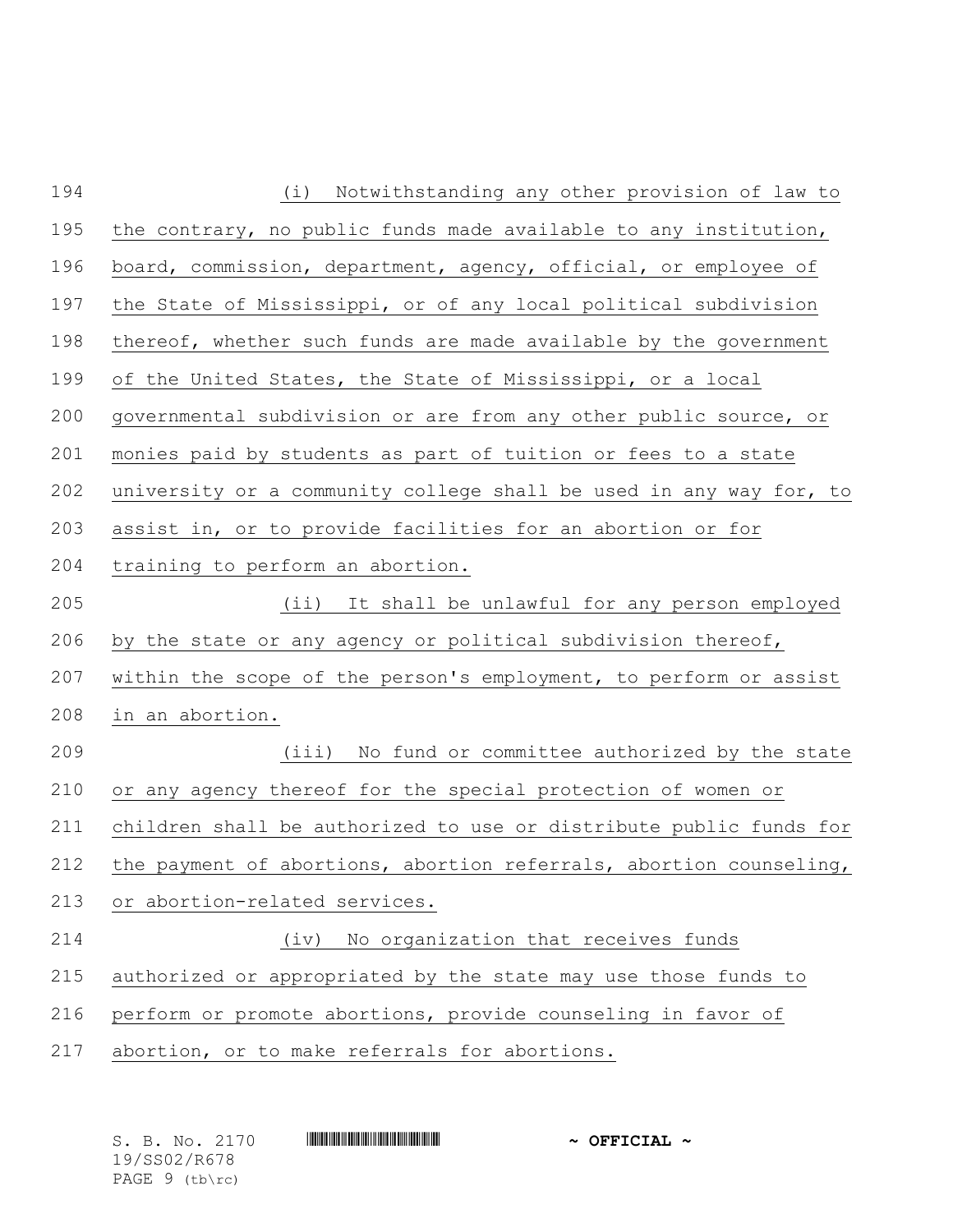| 218 | The limitations in subparagraphs (i) through<br>$(\triangledown)$  |
|-----|--------------------------------------------------------------------|
| 219 | (iv) of this paragraph shall not apply to an abortion performed    |
| 220 | when the life of the mother is endangered by a physical disorder,  |
| 221 | physical illness, or physical injury, including a life-endangering |
| 222 | physical condition caused by or arising from the pregnancy itself. |
| 223 | (e) Use of public facilities prohibited.                           |
| 224 | (i) It shall be unlawful for any public                            |
| 225 | institution, public facility, public equipment, or other physical  |
| 226 | asset owned, leased, or controlled by the state or any agency or   |
| 227 | political subdivision thereof to be used for the purpose of        |
| 228 | performing or assisting an abortion. This limitation shall not     |
| 229 | apply to an abortion performed when the life of the mother is      |
| 230 | endangered by a physical disorder, physical illness, or physical   |
| 231 | injury, including a life-endangering physical condition caused by  |
| 232 | or arising from the pregnancy itself.                              |
| 233 | (ii) It shall be unlawful for any public                           |
| 234 | institution or facility to lease or sell its facilities to or      |
| 235 | property or permit the subleasing of its facilities or property to |
| 236 | any physician or health facility for use in the provision or       |
| 237 | performance of abortion. This limitation shall not apply to an     |
| 238 | abortion performed when the life of the mother is endangered by a  |
| 239 | physical disorder, physical illness, or physical injury, including |
| 240 | a life-endangering physical condition caused by or arising from    |
| 241 | the pregnancy itself.                                              |

19/SS02/R678 PAGE 10 (tb\rc)

S. B. No. 2170 **\*\*\* ASSEMBLE ASSEMBLE ASSESSED ASSOCIATE \*\*** OFFICIAL \*\*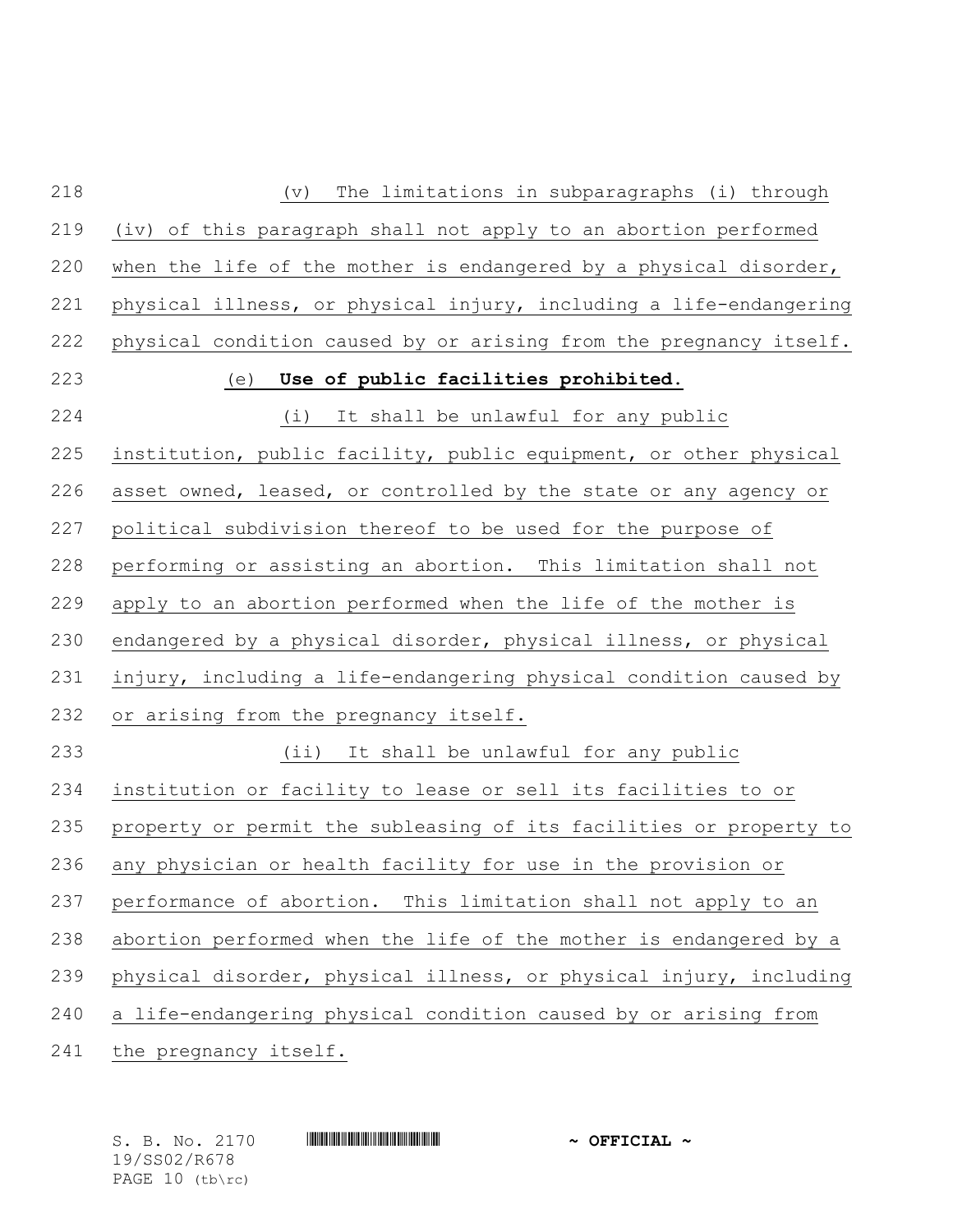| 242 | (f)<br>Use of education-related fees prohibited. No                |
|-----|--------------------------------------------------------------------|
| 243 | applicant, student, teacher or employee of any public school or    |
| 244 | university shall be required to pay any fees that would, in whole  |
| 245 | or in part, fund an abortion or insurance coverage for an abortion |
| 246 | for any other applicant, student, teacher or employee of that      |
| 247 | school.                                                            |
| 248 | Contracts with abortion providers<br>(g)                           |
| 249 | prohibited/restricted. No hospital, clinic, or other health        |
| 250 | facility owned or operated by the state, a county, a city, or      |
| 251 | other governmental entity shall enter into any contract with any   |
| 252 | physician or health facility under the terms of which such         |
| 253 | physician or health facility agrees to provide or perform          |
| 254 | abortions, except when the life of the mother is endangered by a   |
| 255 | physical disorder, physical illness, or physical injury, including |
| 256 | a life-endangering physical condition caused by or arising from    |
| 257 | the pregnancy itself.                                              |
| 258 | Research grants restricted.<br>(h)                                 |
| 259 | (i) Public funds shall not be expended, paid, or                   |
| 260 | granted to or on behalf of an existing or proposed research        |
| 261 | project that involves the performance of abortion, human cloning,  |
| 262 | or prohibited human research.                                      |
| 263 | No monies derived from an award of public<br>$(i$ i)               |
| 264 | funds shall be passed through to any other research project,       |
| 265 | person, or entity involved with the provision or performance of    |
| 266 | abortion, human cloning, or prohibited human research.             |
|     | S. B. No. 2170<br>$\sim$ OFFICIAL $\sim$                           |

19/SS02/R678 PAGE 11 (tb\rc)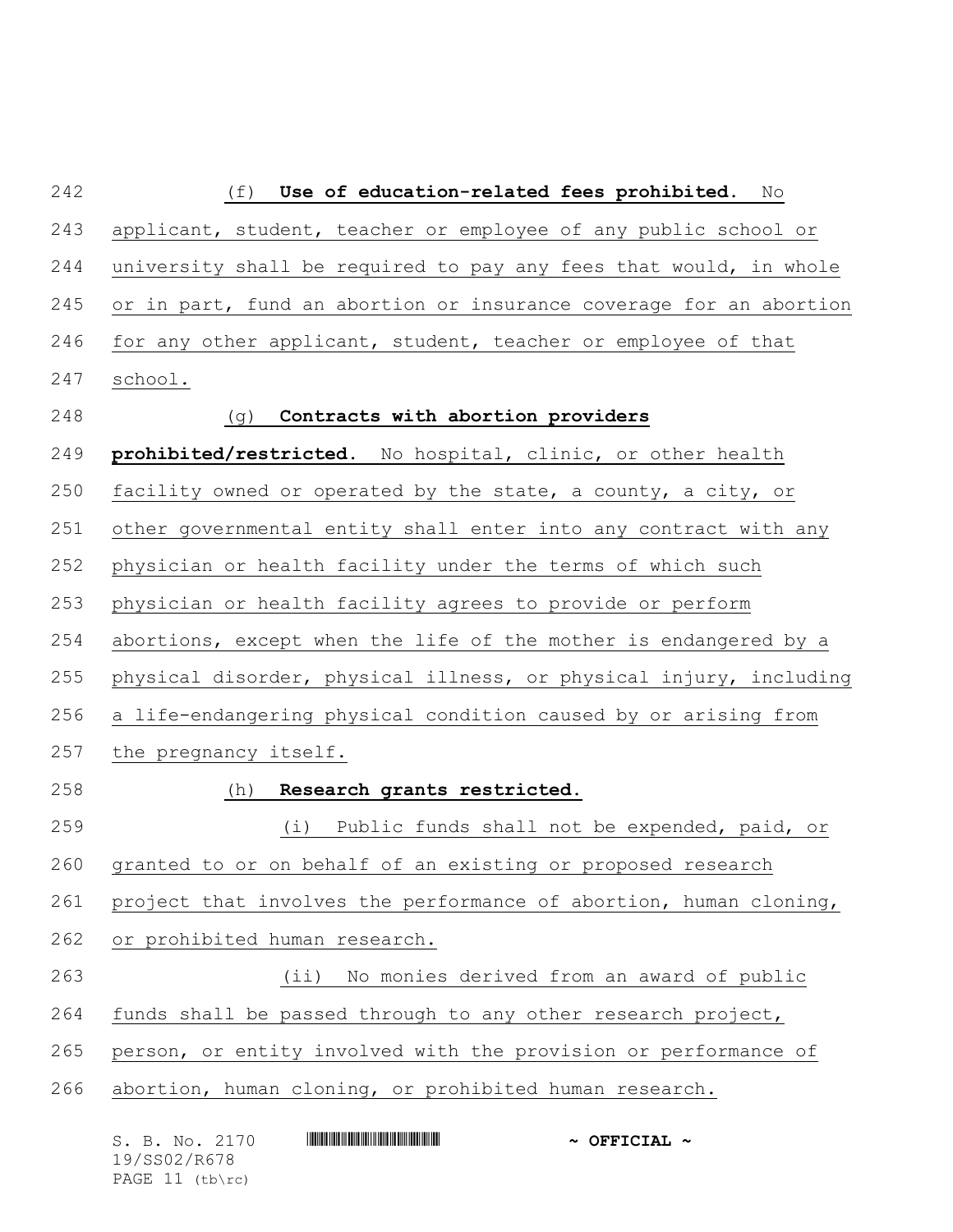| 267 | A research project that receives an award of<br>(iii)                                                                                                             |
|-----|-------------------------------------------------------------------------------------------------------------------------------------------------------------------|
| 268 | public funds shall maintain financial records that demonstrate                                                                                                    |
| 269 | strict compliance with this subsection (2).                                                                                                                       |
| 270 | Any audit conducted pursuant to any grant or<br>(iv)                                                                                                              |
| 271 | contract awarding public funds shall also certify whether there is                                                                                                |
| 272 | compliance with this subsection (2) and shall note any                                                                                                            |
| 273 | noncompliance as a material audit finding.                                                                                                                        |
| 274 | School-based health clinics.<br>(i)                                                                                                                               |
| 275 | No facility operated on public school property<br>(i)                                                                                                             |
| 276 | or operated by a public school district and no employee of any                                                                                                    |
| 277 | such facility acting within the scope of such employee's                                                                                                          |
| 278 | employment shall provide any of the following services to public                                                                                                  |
| 279 | school students:                                                                                                                                                  |
| 280 | Provision or performance of an abortion;<br>1.                                                                                                                    |
| 281 | Counseling in favor of an abortion;<br>2.                                                                                                                         |
| 282 | Referral for an abortion; or<br>3.                                                                                                                                |
| 283 | Dispensing drugs classified as "emergency<br>4.                                                                                                                   |
| 284 | contraception" by the federal Food and Drug Administration (FDA).                                                                                                 |
| 285 | The State Department of Education and local<br>$(i$ i)                                                                                                            |
| 286 | school districts are prohibited from utilizing state funds for the                                                                                                |
| 287 | procurement of abortions or distribution of drugs classified as                                                                                                   |
| 288 | "emergency contraception" by the federal Food and Drug                                                                                                            |
| 289 | Administration (FDA).                                                                                                                                             |
| 290 | Legal funds restricted. No federal or any state<br>$(\dagger)$                                                                                                    |
| 291 | funds which are appropriated by the state for the provision of                                                                                                    |
|     | <u> I III III III III III III III II III II III III III III III III III III III III III III III III III III III I</u><br>S. B. No. 2170<br>$\sim$ OFFICIAL $\sim$ |

19/SS02/R678 PAGE 12 (tb\rc)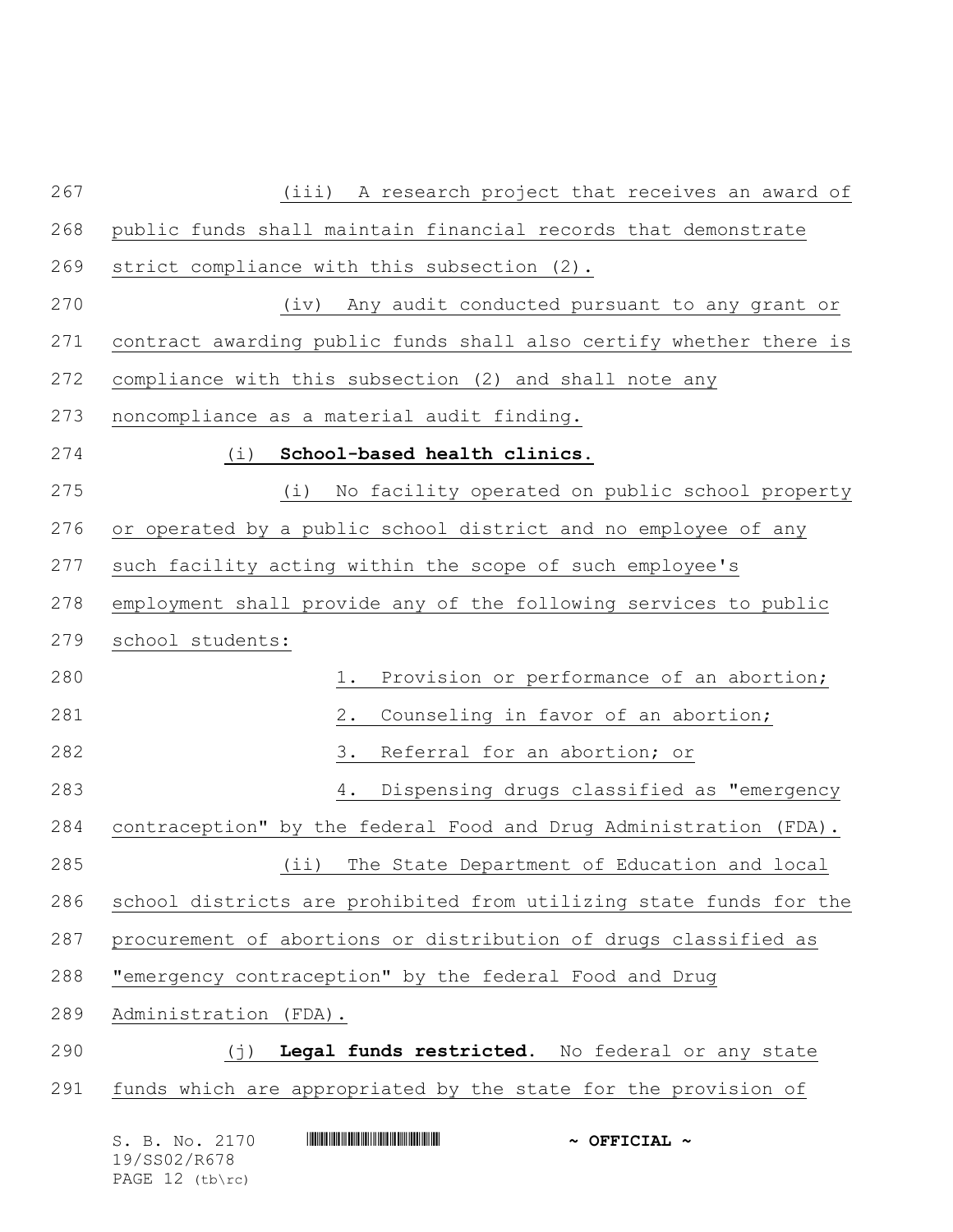S. B. No. 2170 \*SS02/R678\* **~ OFFICIAL ~** legal services by private agencies, as authorized by statute previously or subsequently enacted, may be used, directly or indirectly, to: (i) Advocate for a legal "right" to abortion; (ii) Provide legal assistance with respect to any proceeding or litigation which seeks to procure any abortion, or to procure public funding for any abortion; or (iii) Provide legal assistance with respect to any proceeding or litigation which seeks to compel the performance or assistance in the performance of any abortion, or the provision of facilities for the performance of any abortion. (k) **IOLTA accounts restricted.** No Interest on Lawyer Trust Accounts (IOLTA) funds may be used, directly or indirectly, to do any of the following: (i) Advocate for a legal "right" to abortion; (ii) Provide legal assistance with respect to any proceeding or litigation which seeks to procure or procure public funding for any abortion; or (iii) Provide legal assistance with respect to any proceeding or litigation which seeks to compel the performance or assistance in the performance of any abortion or the provision of facilities for the performance of any abortion. (l) **Prohibitions on use of contract funds.** (i) No federal or state family planning funds shall be used by contractors of the Department of Health or other

19/SS02/R678 PAGE 13 (tb\rc)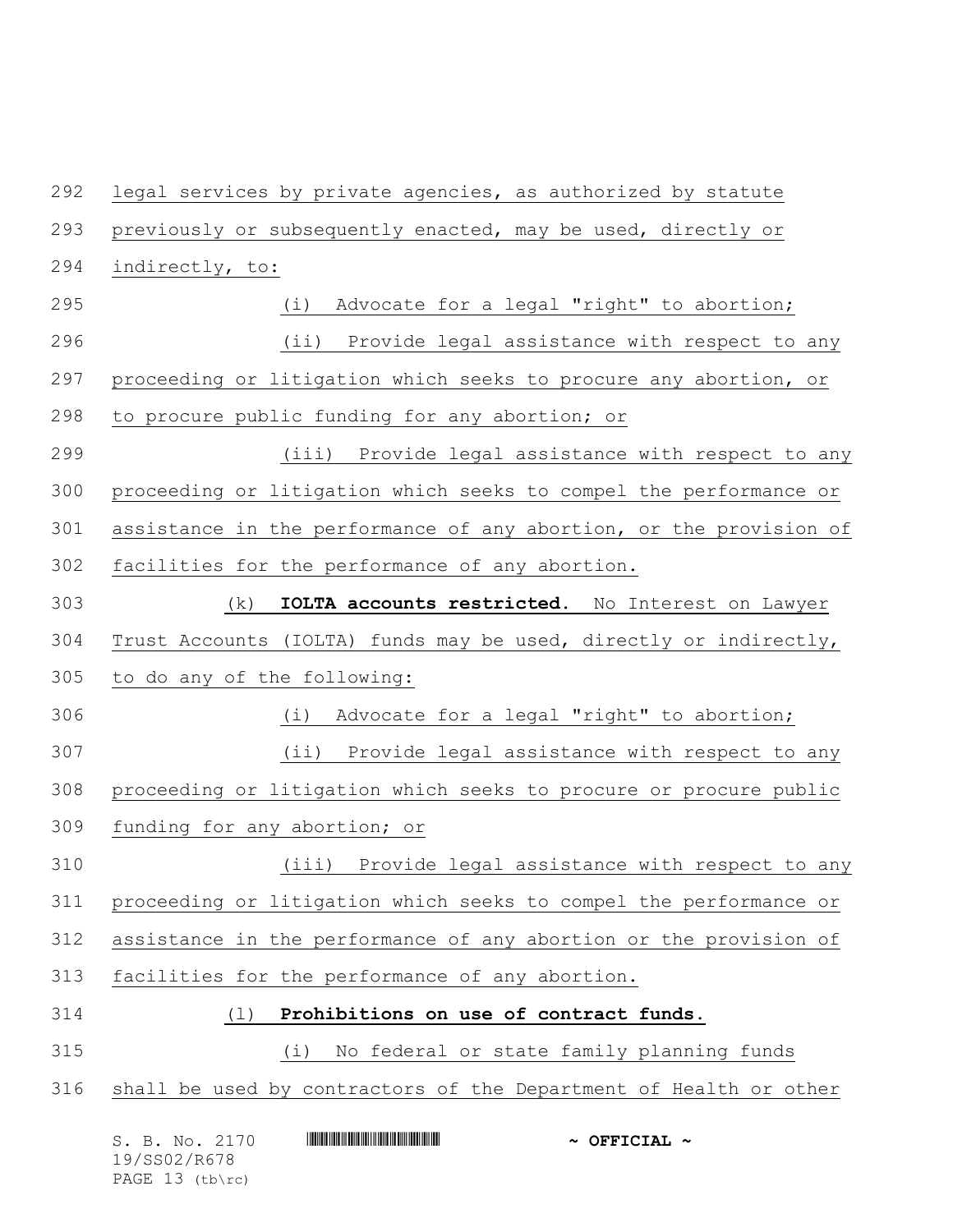| 317 | department or agency to pay the direct or indirect costs,          |
|-----|--------------------------------------------------------------------|
| 318 | including, but not limited to, administrative costs and expenses,  |
| 319 | overhead, employee salaries, rent, and telephone and other         |
| 320 | utilities of performing, inducing, referring for, or counseling in |
| 321 | favor of abortions.                                                |
| 322 | No state family planning funds shall be<br>(i)                     |
| 323 | granted, appropriated, or distributed to individuals or            |
| 324 | organizations that perform, induce, refer for abortion, or counsel |
| 325 | in favor of abortions, or that have affiliates that perform,       |
| 326 | induce, refer for, or counsel in favor of abortions.               |
| 327 | (iii) A family planning contractor, individual,                    |
| 328 | organization, or entity applying for federal family planning funds |
| 329 | administered or distributed by the Department of Health or other   |
| 330 | appropriate department or agency must certify in writing on forms  |
| 331 | provided by the Department of Health or other appropriate          |
| 332 | department or agency that it will not, directly or indirectly, use |
| 333 | the funds to perform, induce, refer for abortion, or counsel in    |
| 334 | favor of abortions. Recipients of federal family planning funds    |
| 335 | administered or distributed through the Department of Health or    |
| 336 | other appropriate department or agency will annually submit a      |
| 337 | written certification of continued compliance. Funds shall not be  |
| 338 | granted to any family planning contractor, individual,             |
| 339 | organization, or entity until the required certification has been  |
| 210 |                                                                    |

received.

19/SS02/R678 PAGE 14 (tb\rc)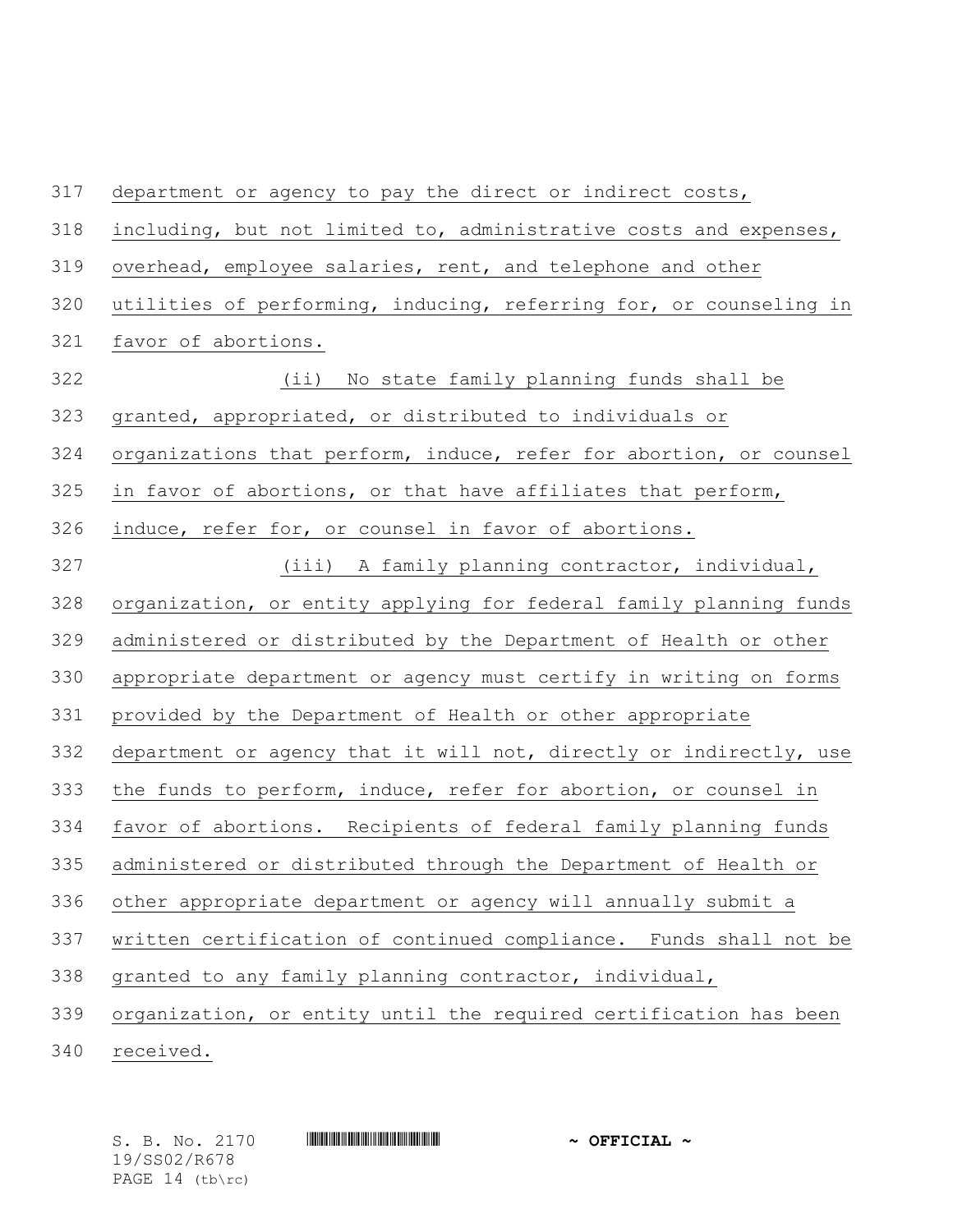| 341 | A family planning contractor, individual,<br>(iv)                  |
|-----|--------------------------------------------------------------------|
| 342 | organization, or entity applying for state family planning funds   |
| 343 | must certify in writing on forms provided by the Department of     |
| 344 | Health or other appropriate department or agency that it will not  |
| 345 | perform, induce, refer for, or counsel in favor of abortions, and  |
| 346 | that it does not have affiliates that perform, induce, refer for,  |
| 347 | or counsel in favor of abortions. Recipients of state family       |
| 348 | planning funds through the Department of Health or other           |
| 349 | appropriate department or agency will submit an annual written     |
| 350 | certification of continued compliance. Funds shall not be granted  |
| 351 | to any family planning contractor, individual, organization, or    |
| 352 | entity until required certification has been received.             |
| 353 | The Department of Health or other appropriate<br>$(\triangledown)$ |
| 354 | department or agency shall include in its financial audit a review |
| 355 | of the use of appropriated federal and any state family planning   |
| 356 | funds to ensure compliance with this subsection (2).               |
| 357 | Failure to comply, recoupment of funds, and civil<br>(m)           |
| 358 | penalties.                                                         |
| 359 | (i)<br>A family planning contractor that receives any              |
| 360 | federal and/or state family planning funds and is found not to be  |
| 361 | in compliance with the requirements of this subsection (2) will be |
| 362 | enjoined from receiving any future federal and/or state family     |
| 363 | planning funds and will be liable to return to the state the full  |
| 364 | amount of federal and/or state family planning funds received      |
| 365 | within thirty (30) days.                                           |
|     |                                                                    |

|  |              | S. B. No. 2170    |  | $\sim$ OFFICIAL $\sim$ |  |
|--|--------------|-------------------|--|------------------------|--|
|  | 19/SS02/R678 |                   |  |                        |  |
|  |              | PAGE $15$ (tb\rc) |  |                        |  |